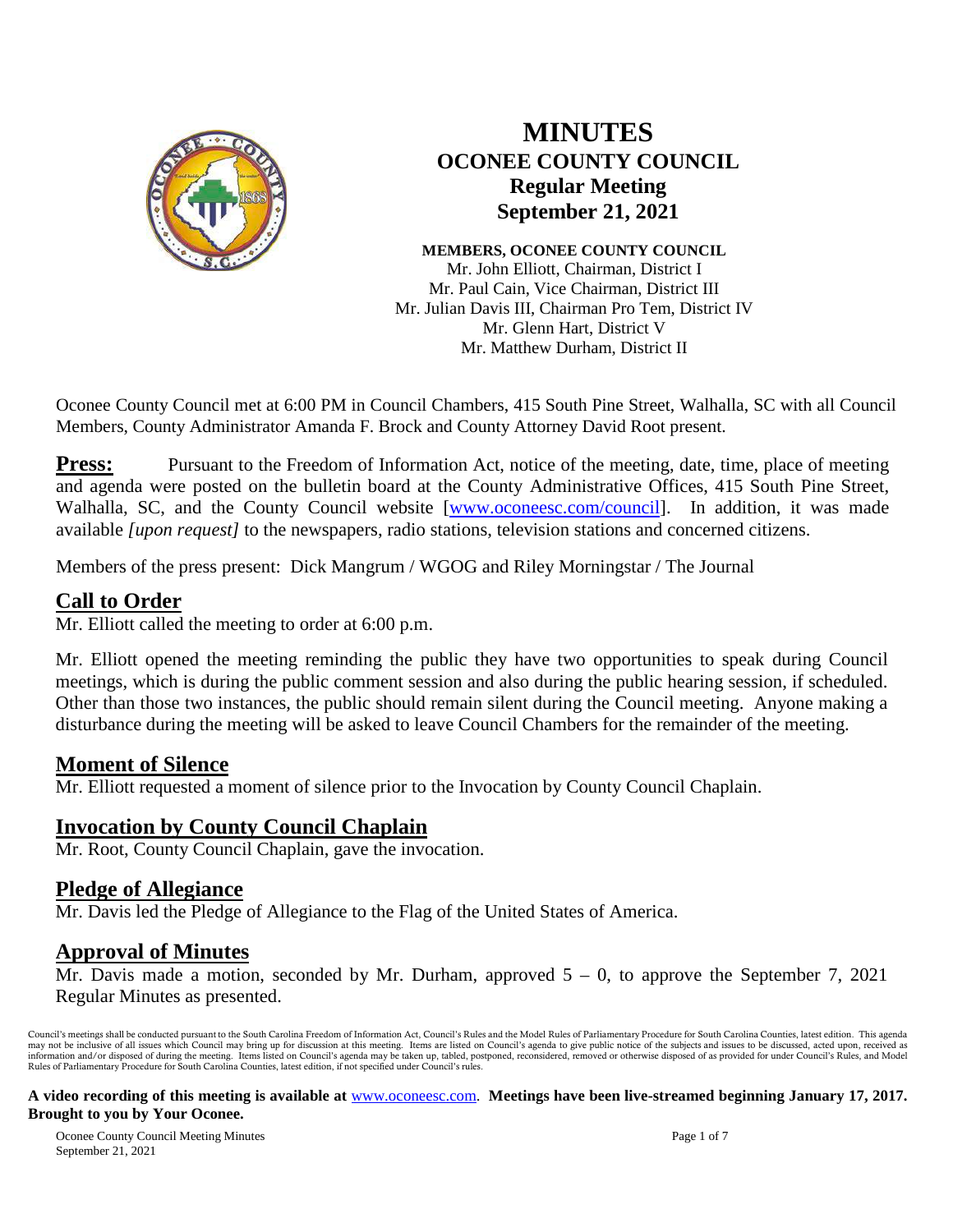# **Attorney's Comments**

Mr. Root had no comments.

# **Administrator's Comments**

Ms. Brock addressed Council regarding the District V questionnaire for the Aeronautics Commission, received on September 21, 2021, which was provided to Council for review (copy filed with backup materials).

Additionally, Ms. Brock recognized the five (5) Oconee County employees identified by the Oconee Chamber of Commerce among the Top 20 Under 40 for exceptional professionalism:

- -Liz Johnson, High Falls County Park;
- -Sgt. Nina McKee, Oconee County Sheriff's Office;
- -Lt. Anna Orr, Oconee County Sheriff's Office;
- -Kyle Reid, Roads & Bridges; and
- -Quintell Walker, Oconee County Public Library.

# **Appointment of Interim Clerk to County Council**

Mr. Davis made a motion, seconded by Mr. Cain, approved  $\overline{5} - 0$ , to appoint Ms. Kim Wilbanks as the Interim Clerk to Council.

Ms. Brock provided a brief description of the responsibilities of the Interim Clerk to Council.

## **Public Comment Session**

*If you are not able to attend in person and you have a comment, you may submit it by contacting the Clerk to Council at [councilclerkinfo@oconeesc.com](mailto:councilclerkinfo@oconeesc.com) or 864-718-1023, so that your comment may be read into the record.*

Mr. David Dial addressed Council to express his support of County Auditor Christy Hubbard's proposed millage decrease for the upcoming fiscal year.

Ms. Margaret Harper addressed Council regarding homelessness and the need to alleviate the suffering of homeless people in Oconee County.

#### **Council Member Comments**

Mr. Elliott announced that Oconee County identified a new location for the Bountyland Fire Substation, adjacent to the Maranatha Baptist Church at 240 Keowee School Road, and expressed gratitude to the church, the Board of Deacons and the congregation for their willingness to subdivide their property for this important investment for emergency services and public safety.

Mr. Durham agreed with Mr. Dial regarding his statements on Federal spending and stated that he hoped to get the ball rolling on a Homeless Task Force.

Mr. Davis addressed Ms. Walker regarding homelessness and the various organizations which are currently in effect in Oconee County. Additionally, Mr. Davis recognized Ms. Brock for her work toward finding a location for the Bountyland Fire Substation.

**A video recording of this meeting is available at** [www.oconeesc.com.](http://www.oconeesc.com/) **Meetings have been live-streamed beginning January 17, 2017. Brought to you by Your Oconee.**

Council's meetings shall be conducted pursuant to the South Carolina Freedom of Information Act, Council's Rules and the Model Rules of Parliamentary Procedure for South Carolina Counties, latest edition. This agenda may not be inclusive of all issues which Council may bring up for discussion at this meeting. Items are listed on Council's agenda to give public notice of the subjects and issues to be discussed, acted upon, received as<br>i Rules of Parliamentary Procedure for South Carolina Counties, latest edition, if not specified under Council's rules.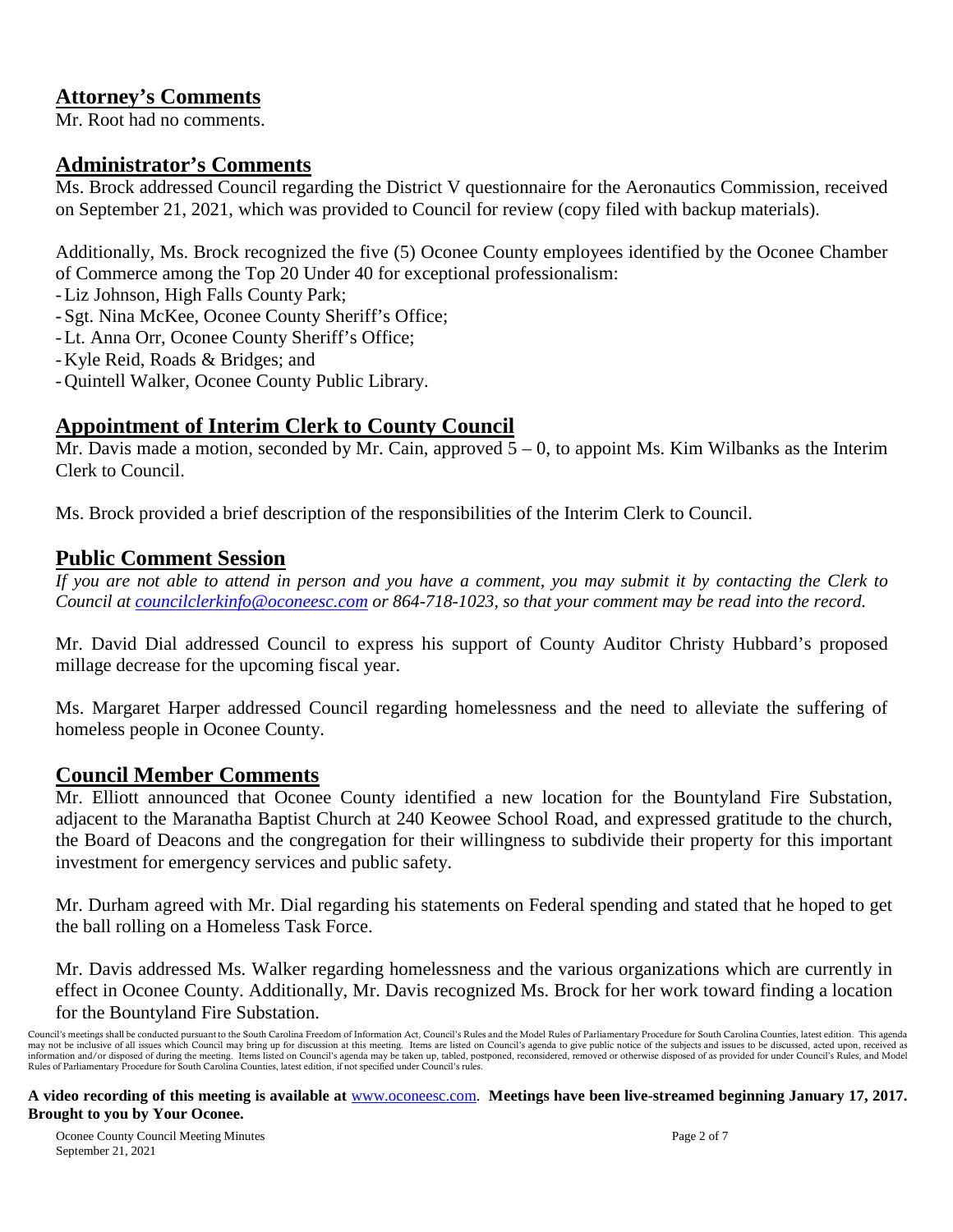Mr. Davis made a motion, seconded by Mr. Cain, approved  $5 - 0$ , to direct the County Attorney to draft a Right to Life and Opportunity Proclamation to be presented at the Regular Council Meeting scheduled in October or November, as feasible.

## **Public Hearings for the Following Ordinances**

*If you are not able to attend in person and you would like to be heard during the public hearings, please contact the Clerk to Council at 864-718-1023 or by email at [councilclerkinfo@oconeesc.com.](mailto:councilclerkinfo@oconeesc.com)*

**Ordinance 2021-17** "AN ORDINANCE AUTHORIZING THE EXECUTION AND DELIVERY OF AN AMENDED FEE AGREEMENT BETWEEN OCONEE COUNTY AND PREZERO US SERVICES, LLC, AND AMENDING THE AMENDED FEE AGREEMENT DATED AS OF OCTOBER 1, 2019; AND OTHER MATTERS RELATED THERETO."

*General Government matter*

Mr. Elliott opened the floor for Public Comment.

Noting that no citizens signed up to address Council; Mr. Elliott opened the floor for any citizen wishing to address Council regarding this ordinance. No citizen addressed Council.

Mr. Elliott asked if any citizens wished to submit written comments regarding this ordinance; no citizen presented any written comments for the record.

Mr. Elliott closed the Public Hearing regarding **Ordinance 2021-17**.

**Ordinance 2021-18** "AN ORDINANCE TO REZONE PARCEL 192-00-04-028 FROM THE CONSERVATION DISTRICT TO THE LAKE RESIDENTIAL DISTRICT, PURSUANT TO OCONEE COUNTY CODE OF ORDINANCES CHAPTER 38, ARTICLE 8."

 *Forwarded from the Planning Commission*

Mr. Elliott opened the floor for Public Comment.

Noting that no citizens signed up to address Council; Mr. Elliott opened the floor for any citizen wishing to address Council regarding this ordinance. No citizen addressed Council.

Mr. Elliott asked if any citizens wished to submit written comments regarding this ordinance; no citizen presented any written comments for the record.

Mr. Elliott closed the Public Hearing regarding **Ordinance 2021-18**.

#### **Third Reading of the Following Ordinances**

**Ordinance 2021-17** *[see caption above]*

Mr. Davis made a motion, seconded by Mr. Hart, approved 5 – 0, to approve **Ordinance 2021-17** on third and final reading.

**Ordinance 2021-18** *[see caption above]*

Mr. Cain made a motion, seconded by Mr. Hart, approved 5 – 0, to approve **Ordinance 2021-18** on third and final reading.

Council's meetings shall be conducted pursuant to the South Carolina Freedom of Information Act, Council's Rules and the Model Rules of Parliamentary Procedure for South Carolina Counties, latest edition. This agenda may not be inclusive of all issues which Council may bring up for discussion at this meeting. Items are listed on Council's agenda to give public notice of the subjects and issues to be discussed, acted upon, received as<br>i Rules of Parliamentary Procedure for South Carolina Counties, latest edition, if not specified under Council's rules.

**A video recording of this meeting is available at** [www.oconeesc.com.](http://www.oconeesc.com/) **Meetings have been live-streamed beginning January 17, 2017. Brought to you by Your Oconee.**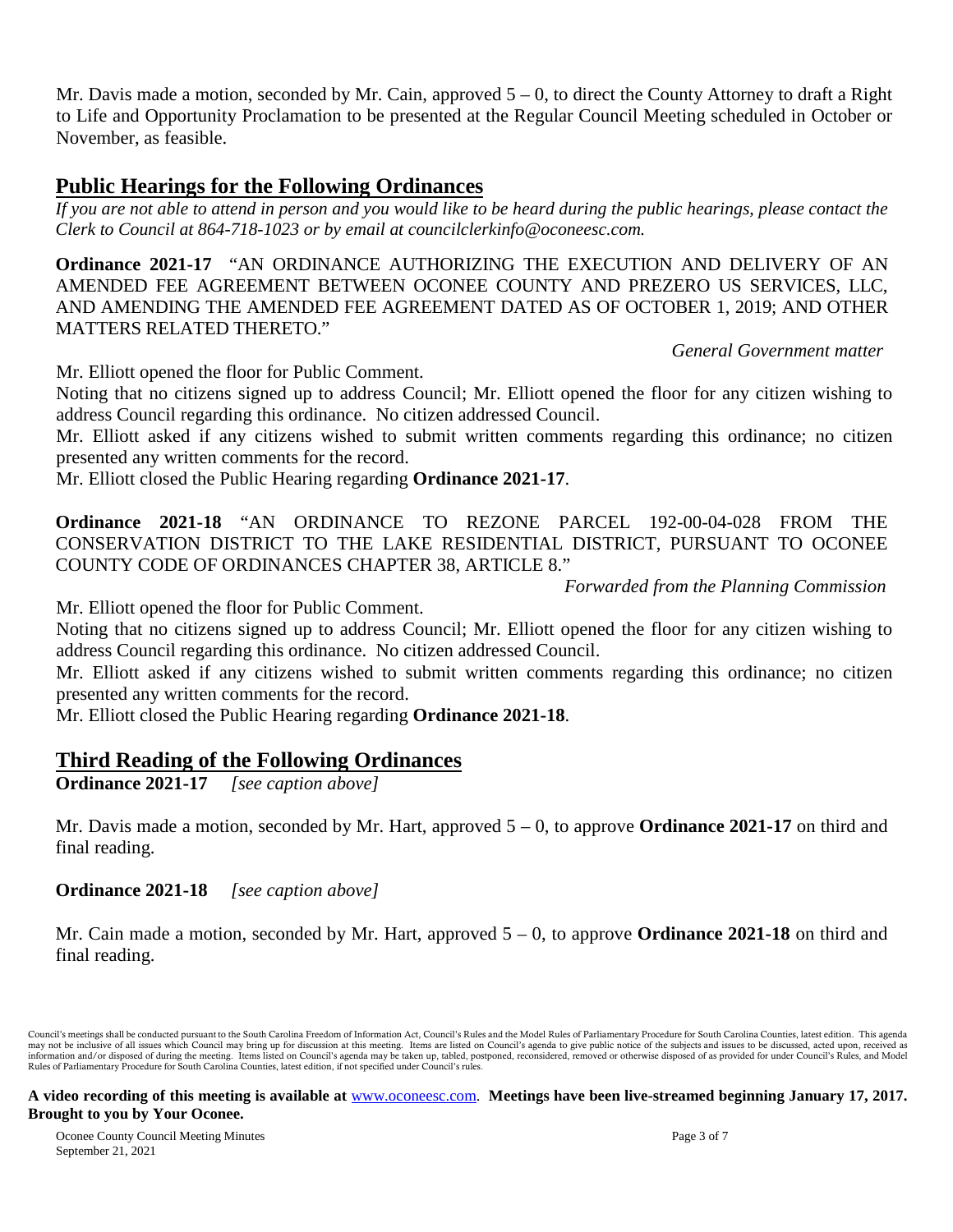## **Second Reading of the Following Ordinances**

**Ordinance 2021-20** "AN ORDINANCE TO APPROPRIATE AND AUTHORIZE THE EXPENDITURE OF A PORTION OF LOCAL CORONAVIRUS FISCAL RECOVERY FUNDING THAT HAS BEEN ALLOCATED TO OCONEE COUNTY UNDER THE AMERICAN RESCUE PLAN ACT OF 2021 ("ARPA"), AS FOLLOWS: (1) APPROPRIATING THREE MILLION AND 00/100 (\$3,000,000.00) DOLLARS OF COUNTY ARPA FUNDING FOR PURPOSES OF NECESSARY WATER AND WASTEWATER INFRASTRUCTURE IMPROVEMENTS FOR THE CITY OF SENECA ("SENECA WATER AND WASTEWATER INFRASTRUCTURE PROJECT"); (2) AUTHORIZING THE EXPENDITURE, SUBJECT TO CERTAIN TERMS AND CONDITIONS, OF UP TO THREE MILLION AND 00/100 (\$3,000,000.00) DOLLARS OF SUCH APPROPRIATED FUNDS FOR THE SENECA WATER INFRASTRUCTURE PROJECT; AND (3) OTHER MATTERS DIRECTLY RELATED THERETO."

*As directed by Council on August 17, 2021*

Mr. Cain made a motion, seconded by Mr. Hart, approved 5-0, to approve **Ordinance 2021-20** on second reading.

#### **First Reading of the Following Ordinances**

**Ordinance 2021-21** "AN ORDINANCE TO APPROPRIATE AND AUTHORIZE THE EXPENDITURE OF A PORTION OF LOCAL CORONAVIRUS FISCAL RECOVERY FUNDING THAT HAS BEEN ALLOCATED TO OCONEE COUNTY UNDER THE AMERICAN RESCUE PLAN ACT OF 2021 ("ARPA"), AS FOLLOWS: (1) APPROPRIATING TWO MILLION, FOUR HUNDRED AND SEVENTY-FOUR THOUSAND, EIGHTY AND 00/100 (\$2,474,080.00) DOLLARS OF COUNTY ARPA FUNDING FOR PURPOSES OF NECESSARY WATER / WASTEWATER INFRASTRUCTURE IMPROVEMENTS FOR THE CITY OF WALHALLA ("WALHALLA WATER / WASTEWATER INFRASTRUCTURE PROJECT"); (2) AUTHORIZING THE EXPENDITURE, SUBJECT TO CERTAIN TERMS AND CONDITIONS, OF UP TO TWO MILLION, FOUR HUNDRED AND SEVENTY-FOUR THOUSAND, EIGHTY AND 00/100 (\$2,474,080.00) DOLLARS OF SUCH APPROPRIATED FUNDS FOR THE WALHALLA WATER / WASTEWATER INFRASTRUCTURE PROJECT; AND (3) OTHER MATTERS DIRECTLY RELATED THERETO."

*As directed by Council on September 7, 2021*

Mr. Durham made a motion, seconded by Mr. Hart, to approve **Ordinance 2021-21** on first reading.

The City of Walhalla Administrator, Brandon Burton, provided a brief presentation regarding the necessary water / wastewater infrastructure projects for which the allocated funds would be utilized, including improvement across multiple Council Districts in the Poplar Springs area and along Hwy 11 (copy filed with backup materials).

Regarding the motion made by Mr. Durham, Council unanimously approved **Ordinance 2021-21** on first reading.

#### **First & Final Reading of the Following Resolutions**

**Resolution 2021-11** "A RESOLUTION RECOGNIZING AND EXPRESSING OCONEE COUNTY'S SUPPORT AND APPRECIATION OF DUKE ENERGY FOR ITS NUMEROUS CONTRIBUTIONS TO OCONEE COUNTY."

**A video recording of this meeting is available at** [www.oconeesc.com.](http://www.oconeesc.com/) **Meetings have been live-streamed beginning January 17, 2017. Brought to you by Your Oconee.**

Council's meetings shall be conducted pursuant to the South Carolina Freedom of Information Act, Council's Rules and the Model Rules of Parliamentary Procedure for South Carolina Counties, latest edition. This agenda may not be inclusive of all issues which Council may bring up for discussion at this meeting. Items are listed on Council's agenda to give public notice of the subjects and issues to be discussed, acted upon, received as<br>i Rules of Parliamentary Procedure for South Carolina Counties, latest edition, if not specified under Council's rules.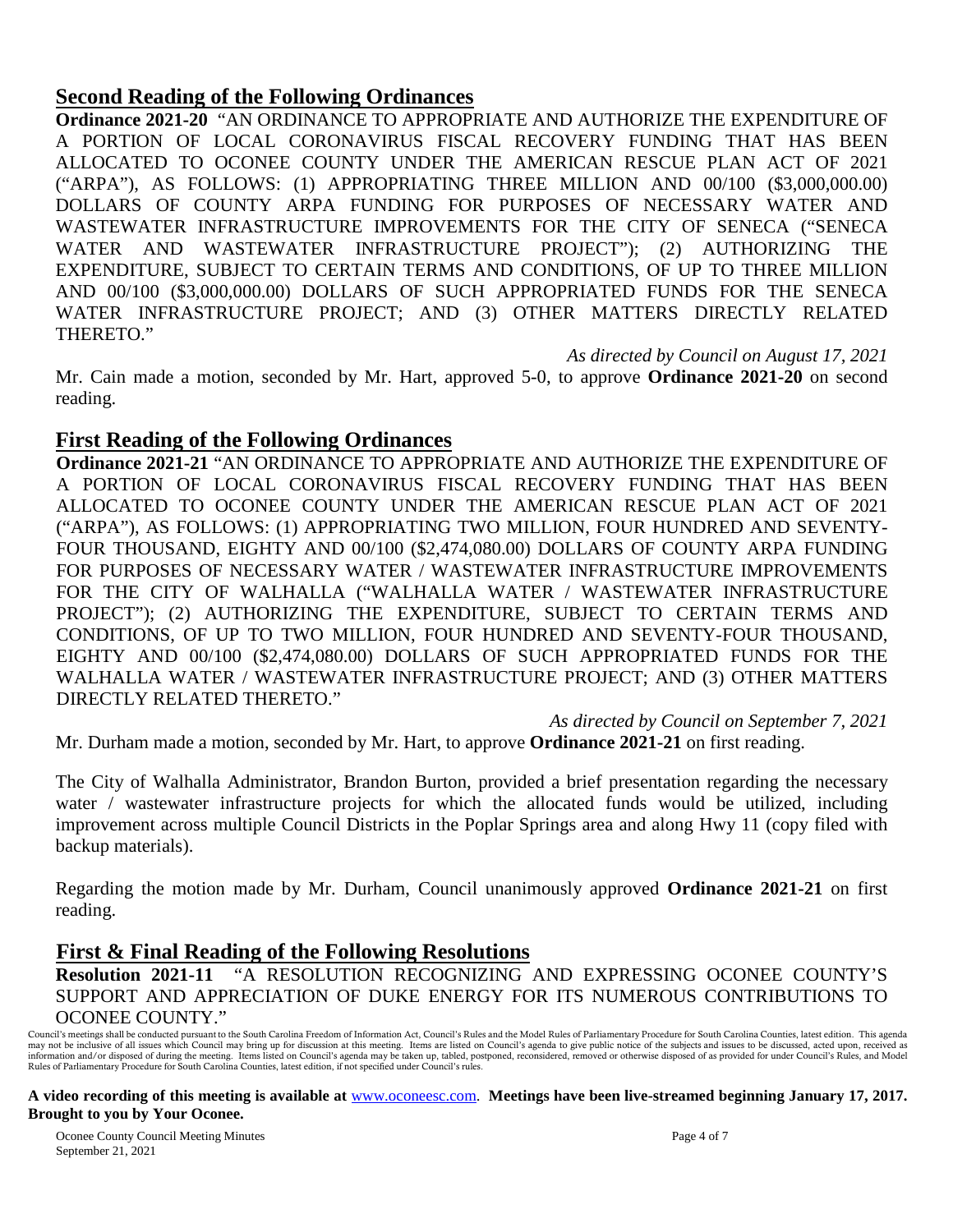Mr. Davis made a motion, seconded by Mr. Hart, approved  $4 - 0$  [Mr. Durham recused], to approve **Resolution 2021-11** on first and final reading.

**Resolution 2021-12** "A RESOLUTION RECOGNIZING SUICIDE PREVENTION MONTH."

Mr. Hart made a motion, seconded by Mr. Davis, approved 5 – 0, to approve **Resolution 2021-12** on first and final reading.

## **Discussion Regarding Action Items**

# **Presentation of Millage Recommendation for Tax Year 2021 Fiscal Year 2022 Ms. Christy Hubbard, Oconee County Auditor**

Mr. Davis made a motion, seconded by Mr. Cain, approved  $5 - 0$ , to accept the recommended millage set by the Oconee County Auditor (copy filed with backup materials).

Mr. Cain and Mr. Hart expressed their gratitude to the Auditor for her hard work.

# **Local ATAX Grants / Fall 2021 Cycle / \$223,225**

A portion of Local ATAX revenues received by Oconee County are made available for ATAX grants through Ordinance 2011-12. ATAX grants are to be tourism related grants that meet the ATAX guidelines specified by local and State mandates. Grants are recommended by the PRT Commission based on tourism impact of the project and approved by County Council. All external ATAX grant recipients are required to turn in intermediate reports every 60 days to the progress of the grant and a final report upon completion of the grant.

These reports are placed in the grant folder, which is kept active by the PRT staff until the grant is considered complete. Internal projects through Oconee PRT are also funneled through local ATAX for eligible projects.

It is the staff's recommendation that Council approve ATAX grant recommendations per the attached spreadsheet.

Mr. Cain made a motion, seconded by Mr. Davis, approved  $5 - 0$ , to approve the ATAX grant funds as recommended.

# **Procurement #: RFP 21-02 Title: Aviation Fuel Department(s): Airport Amount: \$675,000.00 (Av-gas \$200,000 / Jet A \$475,000)**

This RFP is for the purchase and delivery of aviation fuels (100-octane low lead Avgas and Jet A) on an as needed basis to the County Airport fixed base operation (FBO). Pricing will be based on the Weekly Market Rack Price for Avgas and the Weekly U.S. Gulf Coast Mean Average for JetA, for the week prior to the order and delivery. The primary terminal for Avgas is Wilmington, NC and for Jet A it is North Augusta, SC. If fuel is not available at those terminals, alternate terminals would be utilized. Alternate terminal for Avgas is Savannah, GA and for Jet A it is Belton, SC. These fuels are sold to the public, both to the aircraft based at the Airport and to transient aircraft visiting the airport. There are currently 75 based aircraft at the airport.

#### **A video recording of this meeting is available at** [www.oconeesc.com.](http://www.oconeesc.com/) **Meetings have been live-streamed beginning January 17, 2017. Brought to you by Your Oconee.**

Council's meetings shall be conducted pursuant to the South Carolina Freedom of Information Act, Council's Rules and the Model Rules of Parliamentary Procedure for South Carolina Counties, latest edition. This agenda may not be inclusive of all issues which Council may bring up for discussion at this meeting. Items are listed on Council's agenda to give public notice of the subjects and issues to be discussed, acted upon, received as<br>i Rules of Parliamentary Procedure for South Carolina Counties, latest edition, if not specified under Council's rules.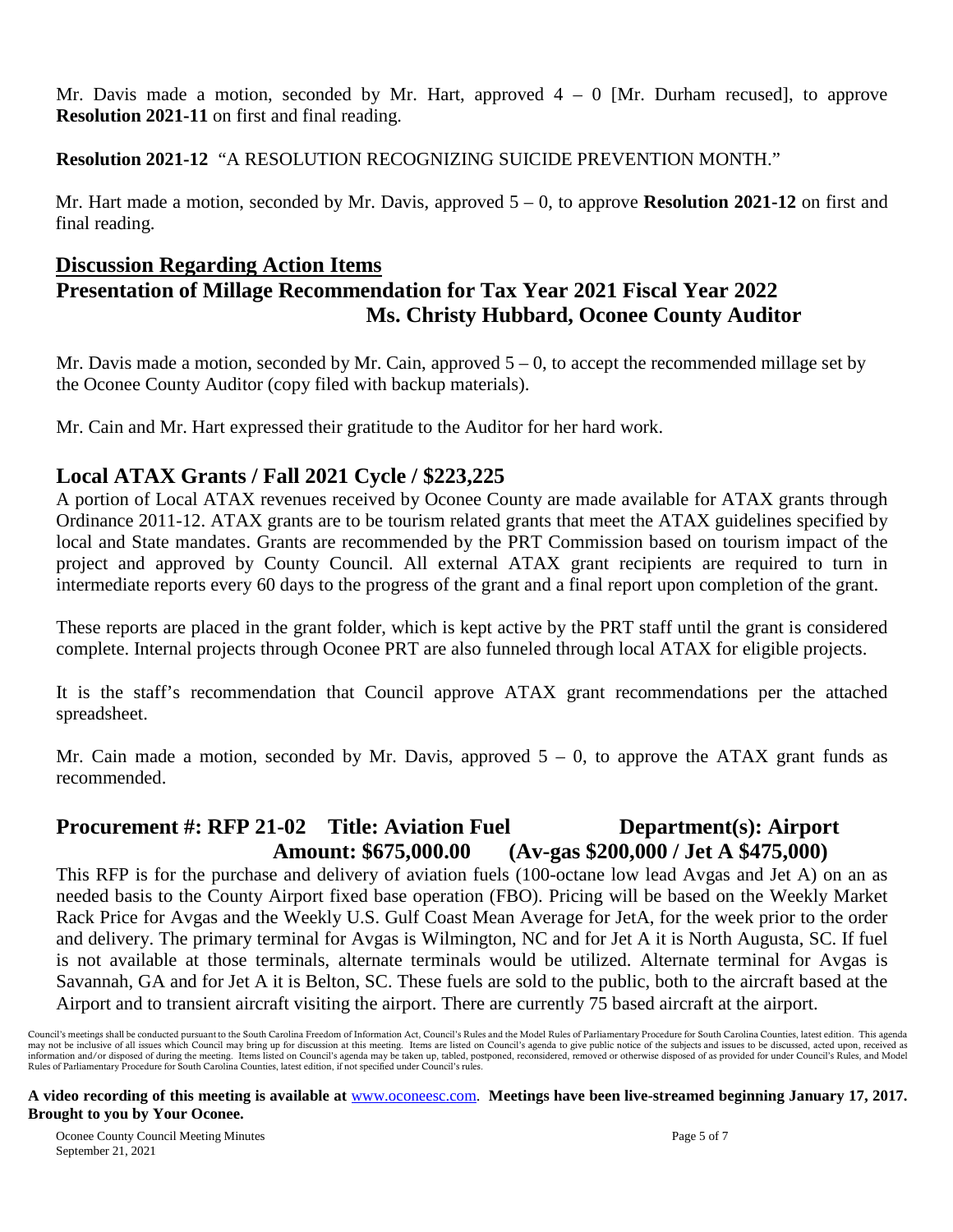The current fuel contract expires on September 30, 2021, so it is important the RFP be awarded to avoid an interruption of fuel supply to the airport customers. Quantities in the RFP were estimated for pricing purposes. The cost of the bulk fuel is paid for by the retail sales and this is shown as revenue and expenditures in the Airport's budget. The total amount for Council approval is based on the fuel amount approved in the Airport's 2021-2022 budget.

On August 24, 2021, sealed proposals were opened. Eleven (11) fuel providers were originally notified of this opportunity, five (5) companies submitted proposals. An Evaluation Committee consisting of County Staff and a member from the Aeronautics Commission reviewed and scored the proposals and unanimously recommended the Award to Eastern Aviation Fuels, Inc., dba Titan Aviation Fuels, of New Bern, NC.

It is the staff's recommendation that Council:

1. Approve the award of RFP 21-02, Aviation Fuel to Eastern Aviation Fuels, Inc., dba Titan Aviation Fuels, of New Bern, NC, in an estimated amount of \$675,000.00.

2. Authorize the County Administrator to execute the contract documents and to renew this contract for up to four (4) one-year periods, as long as the amount does not exceed the amount budgeted for the aviation fuel and the services provided are satisfactory.

Mr. Davis made a motion, seconded by Mr. Cain, approved  $5 - 0$ , to approve the award of RFP 21-02, Aviation Fuel to Eastern Aviation Fuels, Inc., dba Titan Aviation Fuels, of New Bern, NC, and authorize the County Administrator to execute the contract document and to renew this contract for up to four one-year periods. Mr. Davis also stated the fuel is sold for a profit.

#### **Networking Infrastructure for the Oconee County 911 Center**

#### **Department: Communications Amount: \$85,407.48**

This purchase is for networking infrastructure and installation in the Oconee County 911 Back-Up Center; located at 445 Oconee Business Parkway in Westminster, SC. A partnership with the School District of Oconee County is allowing a backup 911 center to be constructed at their campus. If the primary 911 Public Safety Answering Point (PSAP) were to experience failure or natural disaster, rendering the law enforcement center uninhabitable, this backup center will be utilized. The backup center will also be utilized for telecommunicator training.

Iron Grid Networks, LLC. of Commerce, GA is the current maintenance provider for the network infrastructure at the main Oconee County PSAP. These two systems will be required to seamlessly integrate in order to provide real-time connectivity and maintain a 24/7 service level agreement. Both 911 centers will be live and synchronized so that in the event of an emergency at the main PSAP, 911 service can be continued without interruption at the backup site.

Ruckus Wireless was awarded SC State Contract # 4400026706 for wired/wireless network hardware and software. Iron Grid Networks, LLC. is an authorized Ruckus Networking Solution Provider.

It is the staff's recommendation that Council approve the purchase of networking infrastructure for the 911 Back-Up Center to Iron Grid Networks, LLC. of Commerce, GA in the amount of \$85,407.48.

Council's meetings shall be conducted pursuant to the South Carolina Freedom of Information Act, Council's Rules and the Model Rules of Parliamentary Procedure for South Carolina Counties, latest edition. This agenda may not be inclusive of all issues which Council may bring up for discussion at this meeting. Items are listed on Council's agenda to give public notice of the subjects and issues to be discussed, acted upon, received as<br>i Rules of Parliamentary Procedure for South Carolina Counties, latest edition, if not specified under Council's rules.

**A video recording of this meeting is available at** [www.oconeesc.com.](http://www.oconeesc.com/) **Meetings have been live-streamed beginning January 17, 2017. Brought to you by Your Oconee.**